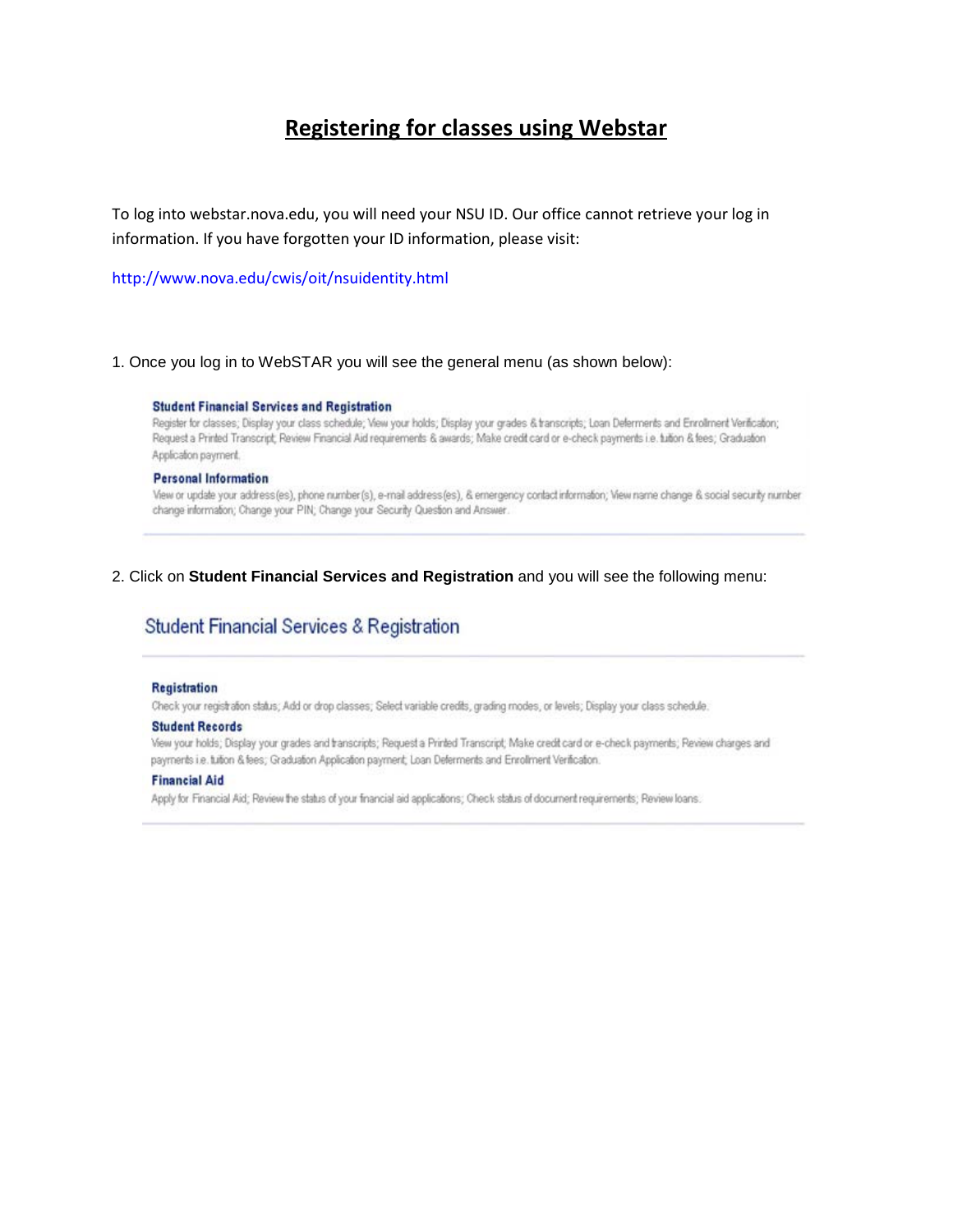3. Click on **Registration** on the student menu. You will then see the registration menu, as shown below:

Registration

**Registration Instructions Select Term Check Your Registration Status Registration and Add/Drop Classes Look-up Classes to Add Change Class Options Student Schedule by Day & Time Student Detail Schedule Payment Policy and Registration Process Tuition and Fee Assessment** 

4. Click on **Select Term.**

| Select a Term: Winter 2006 |  |
|----------------------------|--|
| Submit                     |  |

5. Select the term you wish to register for in the drop down menu and click on **Submit**. You will be taken back to the registration menu.

6. Click on **Registration and Add/Drop Classes**. At the bottom of the screen you will find the following:

| <b>CRNs</b>    |              |       |  |  |
|----------------|--------------|-------|--|--|
|                |              |       |  |  |
| Submit Changes | Class Search | Reset |  |  |

[View Holds | Tuition and Fee Assessment]